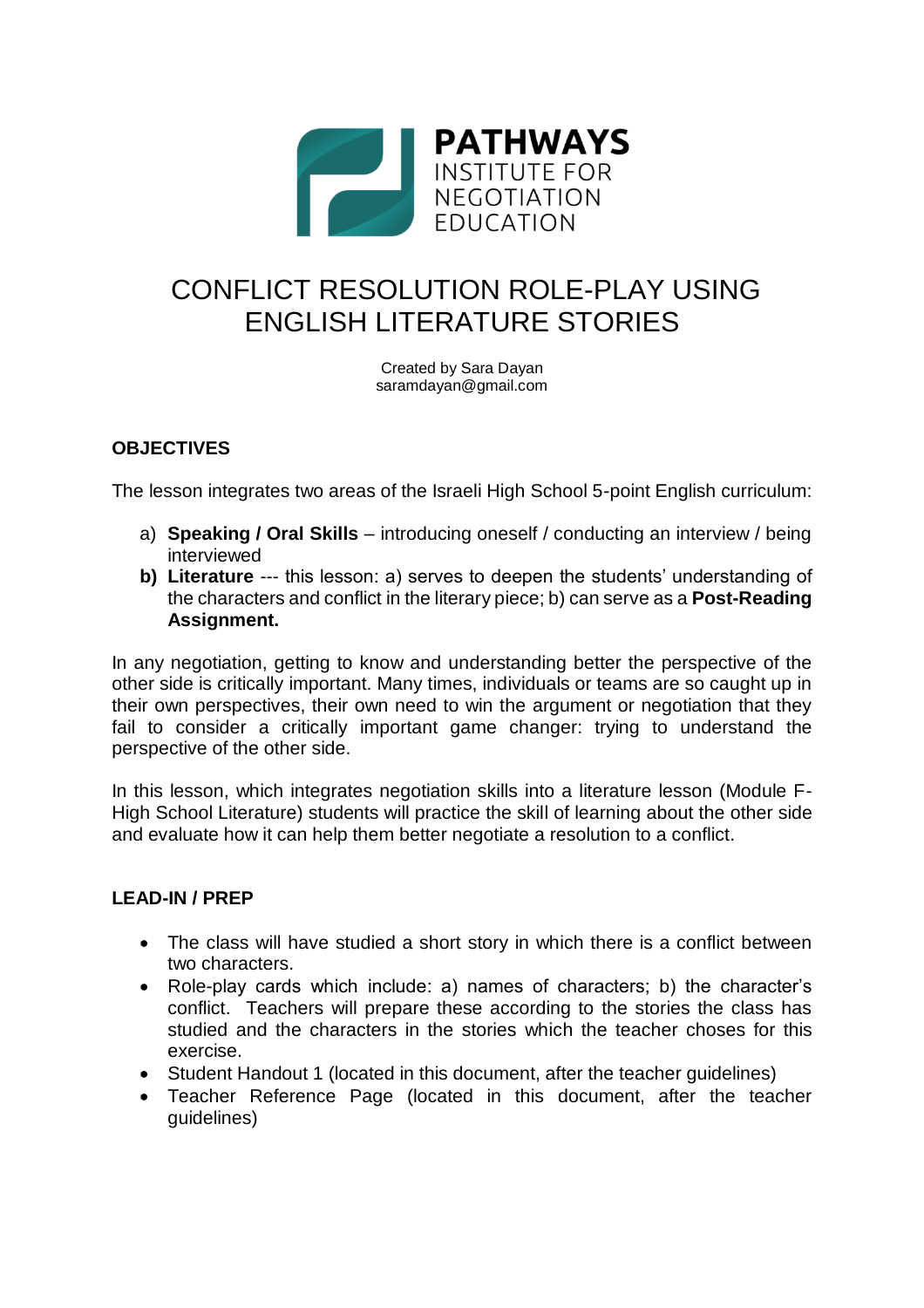## **ACTIVITIES**

This lesson comprises a role-play, utilizing characters in short stories that are part of the Israeli High School Literature program. Note: it is not limited to stories being studied for the literature program, the lesson works with any short story -- with any 2 characters in conflict.

1. **Pair work:** Students work in pairs. Teacher distributes a role-play assignment to each pair. (Students will choose which character they wish to play).

#### **Example of a Role Play card:**

**Short Story**: "Rules of the Game" by Amy Tan

**Characters:** Waverly, Mrs. Jong

**Conflict** – The final scene after Waverly returns home from the market after she was embarrassed her mother and her mother stopped talking to her.

2. The teacher distributes **Student Handout 1.** Students complete exercise 1 **BEFORE** beginning the pair activities. They will use this as a basis of comparison at the end of the lesson.

3. The teacher explains to the students that they will role-play literary characters who are in conflict. They will work to resolve the conflict by first trying to get to know the other side, the other side's perspectives, desires, needs and interests.

#### 4. **Introductions**: **Introducing your character (5 minutes)**

- Each side introduces his/her character to the other (about 2-3 minutes each). Even though the characters will most likely know each other, this is a fun way for the students to begin and will help them gain a deeper understanding of their characters. In addition, it allows the characters to decide what aspects they believe important for the other side to know. Students should include the following information in their introductions (these guidelines appear on the **Student Handout 1**):
	- a. Character's name, profession, relevant background information job, school, etc.
	- b. Hobbies and interests
	- c. Goals in life
	- d. **Most important:** Your character's perspective on the conflict this should include what you hope to achieve, how you hope to achieve it, what you are willing to do in order to achieve it. Add anything related to your perspective on the conflict between yourself and the other character.
- **Taking notes on the other side's introduction**: As each side listens to the other introduce him/herself, the person listening will take notes on the other's introduction (See **Student Handout 1** - space provided for notes):
- **Quiet time to formulate questions (5 minutes)**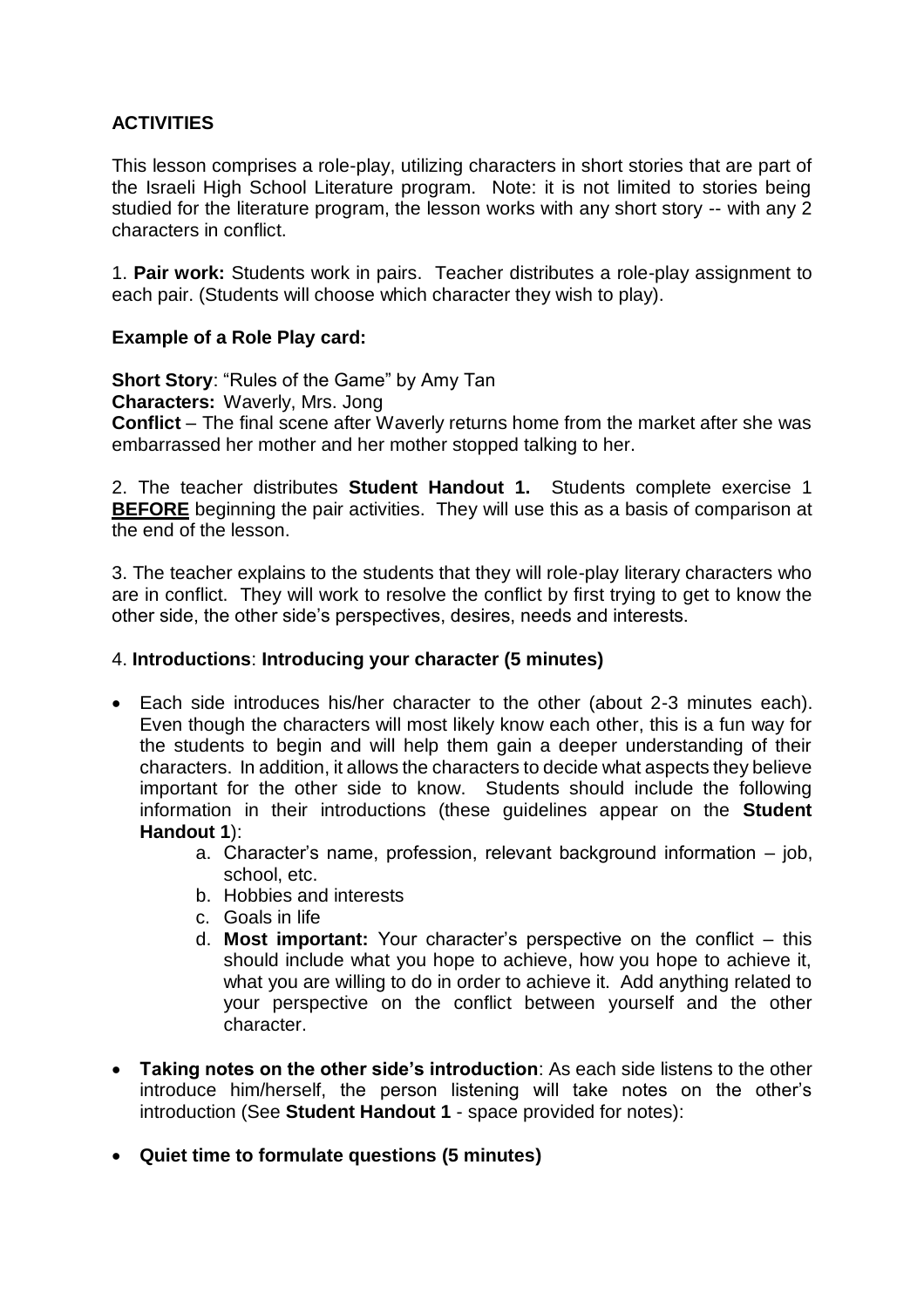After completing the introduction, the pair takes up to 5 minutes to formulate questions that relate to what his/her opponent said in the introduction. They will use these questions as a basis for beginning the interview process.

The remainder of the questions in the interview will arise based on the dynamic of the interview and the direction in which it moves.

### **4. Interviewing: Students interview one another (in character) (15 minutes)**

At this point, the interviews should focus on gaining insight into the other side's perspective on **the conflict**. They should ask their opponents lots of questions on his/her perspective. The purpose is to find out as much as possible about the other person's perspective.

### **5. Reflection (10 minutes)**:

Students reflect on the exercises and answer the following questions (space provided on **Handout 1**). Upon finishing, students share with full class forum:

- a. What are the important points you learned about the other side?
- b. Think back to what you wrote at the beginning about your perspective and ideas for possible solutions. How has that changed? Explain.
- c. How will learning and trying to understand the other side help you (your character) to negotiate a better resolution in the future?
- d. Did your perspective change? Explain.
- e. Why was this change important?
- f. What will you do differently now that you better understand the other side?

**6. Debriefing** – Full class forum. Use the following questions to debrief and lock in the learning experience: **(10 minutes)**

- In terms of your character, how does it help you to get to know the other side better? Explain.
- What were some of the points that you learned that will help you?
- Is this a skill that you had thought about before? Explain.
- How can you apply this lesson to your own life? Explain.

### **TIME REQUIRED IN CLASSROOM**

45 minutes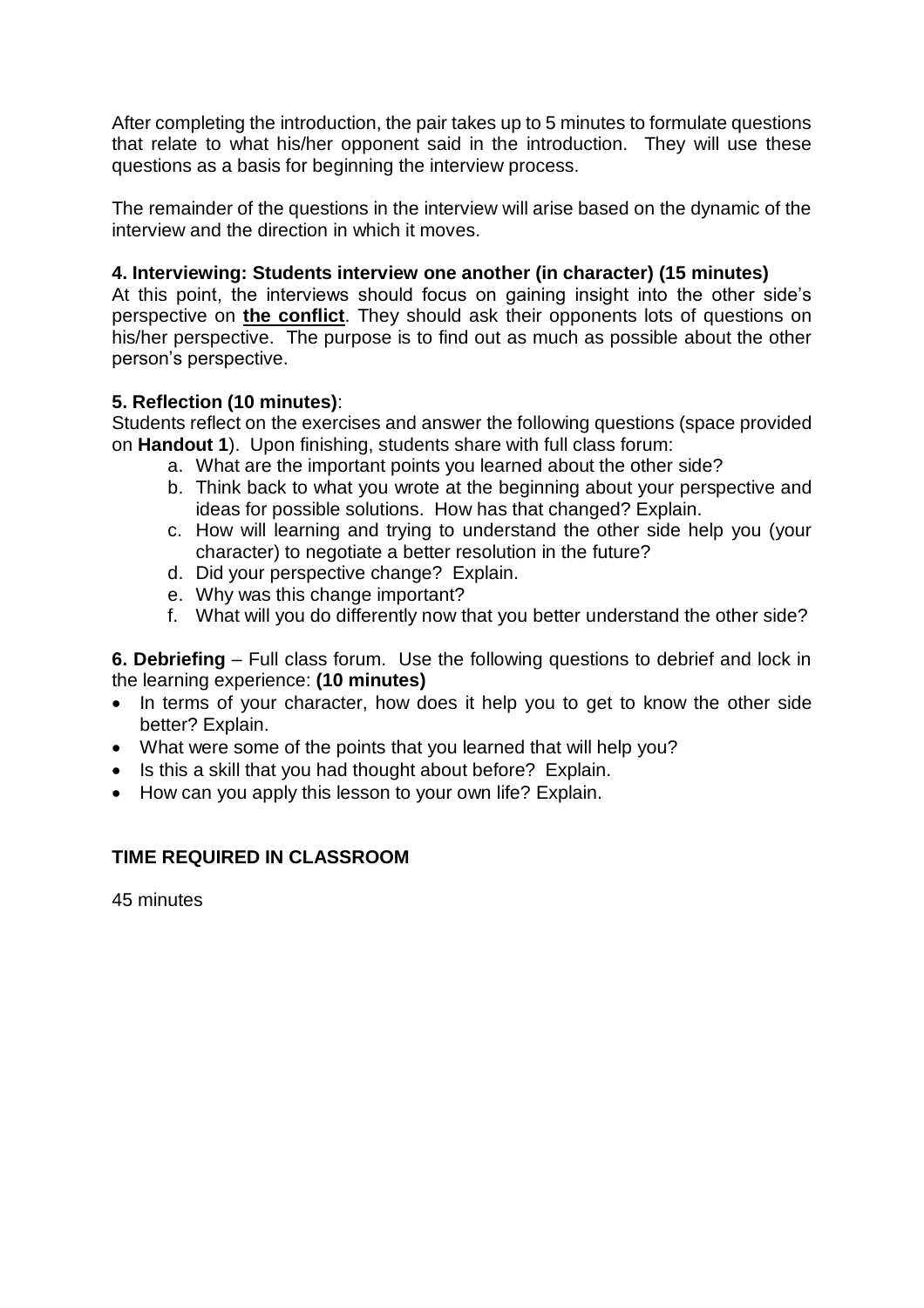# **Negotiation Skills: Getting to Know the Other Side Introductions / Interviews**

1. Before you begin, read your role-play card and answer the following based on the perspective of the character you are role-playing.

\_\_\_\_\_\_\_\_\_\_\_\_\_\_\_\_\_\_\_\_\_\_\_\_\_\_\_\_\_\_\_\_\_\_\_\_\_\_\_\_\_\_\_\_\_\_\_\_\_\_\_\_\_\_\_\_\_\_\_\_\_\_\_\_\_\_\_  $\mathcal{L}_\mathcal{L} = \mathcal{L}_\mathcal{L} = \mathcal{L}_\mathcal{L} = \mathcal{L}_\mathcal{L} = \mathcal{L}_\mathcal{L} = \mathcal{L}_\mathcal{L} = \mathcal{L}_\mathcal{L} = \mathcal{L}_\mathcal{L} = \mathcal{L}_\mathcal{L} = \mathcal{L}_\mathcal{L} = \mathcal{L}_\mathcal{L} = \mathcal{L}_\mathcal{L} = \mathcal{L}_\mathcal{L} = \mathcal{L}_\mathcal{L} = \mathcal{L}_\mathcal{L} = \mathcal{L}_\mathcal{L} = \mathcal{L}_\mathcal{L}$ \_\_\_\_\_\_\_\_\_\_\_\_\_\_\_\_\_\_\_\_\_\_\_\_\_\_\_\_\_\_\_\_\_\_\_\_\_\_\_\_\_\_\_\_\_\_\_\_\_\_\_\_\_\_\_\_\_\_\_\_\_\_\_\_\_\_\_

\_\_\_\_\_\_\_\_\_\_\_\_\_\_\_\_\_\_\_\_\_\_\_\_\_\_\_\_\_\_\_\_\_\_\_\_\_\_\_\_\_\_\_\_\_\_\_\_\_\_\_\_\_\_\_\_\_\_\_\_\_\_\_\_\_\_\_

\_\_\_\_\_\_\_\_\_\_\_\_\_\_\_\_\_\_\_\_\_\_\_\_\_\_\_\_\_\_\_\_\_\_\_\_\_\_\_\_\_\_\_\_\_\_\_\_\_\_\_\_\_\_\_\_\_\_\_\_\_\_\_\_\_\_\_

- a) Explain your perspective in the conflict.
- b) Write down ideas you have for resolving it.



- Include the following information in your introduction:
	- a. Character's name, profession, relevant background information job, school, etc.
	- b. Hobbies and interests
	- c. Goals in life
	- e. **Most important:** Your character's perspective on the conflict this should include what you hope to achieve, how you hope to achieve it, what you are willing to do in order to achieve it. Add anything related to your perspective on the conflict between yourself and the other character.

**Take notes while the other person speaks**. Write down important points here:

\_\_\_\_\_\_\_\_\_\_\_\_\_\_\_\_\_\_\_\_\_\_\_\_\_\_\_\_\_\_\_\_\_\_\_\_\_\_\_\_\_\_\_\_\_\_\_\_\_\_\_\_\_\_\_\_\_\_\_\_\_\_\_\_\_\_\_ \_\_\_\_\_\_\_\_\_\_\_\_\_\_\_\_\_\_\_\_\_\_\_\_\_\_\_\_\_\_\_\_\_\_\_\_\_\_\_\_\_\_\_\_\_\_\_\_\_\_\_\_\_\_\_\_\_\_\_\_\_\_\_\_\_\_\_ \_\_\_\_\_\_\_\_\_\_\_\_\_\_\_\_\_\_\_\_\_\_\_\_\_\_\_\_\_\_\_\_\_\_\_\_\_\_\_\_\_\_\_\_\_\_\_\_\_\_\_\_\_\_\_\_\_\_\_\_\_\_\_\_\_\_\_ \_\_\_\_\_\_\_\_\_\_\_\_\_\_\_\_\_\_\_\_\_\_\_\_\_\_\_\_\_\_\_\_\_\_\_\_\_\_\_\_\_\_\_\_\_\_\_\_\_\_\_\_\_\_\_\_\_\_\_\_\_\_\_\_\_\_\_ \_\_\_\_\_\_\_\_\_\_\_\_\_\_\_\_\_\_\_\_\_\_\_\_\_\_\_\_\_\_\_\_\_\_\_\_\_\_\_\_\_\_\_\_\_\_\_\_\_\_\_\_\_\_\_\_\_\_\_\_\_\_\_\_\_\_\_ \_\_\_\_\_\_\_\_\_\_\_\_\_\_\_\_\_\_\_\_\_\_\_\_\_\_\_\_\_\_\_\_\_\_\_\_\_\_\_\_\_\_\_\_\_\_\_\_\_\_\_\_\_\_\_\_\_\_\_\_\_\_\_\_\_\_\_

2. **Write questions for your interview**. You will use these at the beginning, to help you get started. Afterwards, you will ask questions based on the direction in which the interview goes.

\_\_\_\_\_\_\_\_\_\_\_\_\_\_\_\_\_\_\_\_\_\_\_\_\_\_\_\_\_\_\_\_\_\_\_\_\_\_\_\_\_\_\_\_\_\_\_\_\_\_\_\_\_\_\_\_\_\_\_\_\_\_\_\_\_\_\_ \_\_\_\_\_\_\_\_\_\_\_\_\_\_\_\_\_\_\_\_\_\_\_\_\_\_\_\_\_\_\_\_\_\_\_\_\_\_\_\_\_\_\_\_\_\_\_\_\_\_\_\_\_\_\_\_\_\_\_\_\_\_\_\_\_\_\_ \_\_\_\_\_\_\_\_\_\_\_\_\_\_\_\_\_\_\_\_\_\_\_\_\_\_\_\_\_\_\_\_\_\_\_\_\_\_\_\_\_\_\_\_\_\_\_\_\_\_\_\_\_\_\_\_\_\_\_\_\_\_\_\_\_\_\_ \_\_\_\_\_\_\_\_\_\_\_\_\_\_\_\_\_\_\_\_\_\_\_\_\_\_\_\_\_\_\_\_\_\_\_\_\_\_\_\_\_\_\_\_\_\_\_\_\_\_\_\_\_\_\_\_\_\_\_\_\_\_\_\_\_\_\_ \_\_\_\_\_\_\_\_\_\_\_\_\_\_\_\_\_\_\_\_\_\_\_\_\_\_\_\_\_\_\_\_\_\_\_\_\_\_\_\_\_\_\_\_\_\_\_\_\_\_\_\_\_\_\_\_\_\_\_\_\_\_\_\_\_\_\_ \_\_\_\_\_\_\_\_\_\_\_\_\_\_\_\_\_\_\_\_\_\_\_\_\_\_\_\_\_\_\_\_\_\_\_\_\_\_\_\_\_\_\_\_\_\_\_\_\_\_\_\_\_\_\_\_\_\_\_\_\_\_\_\_\_\_\_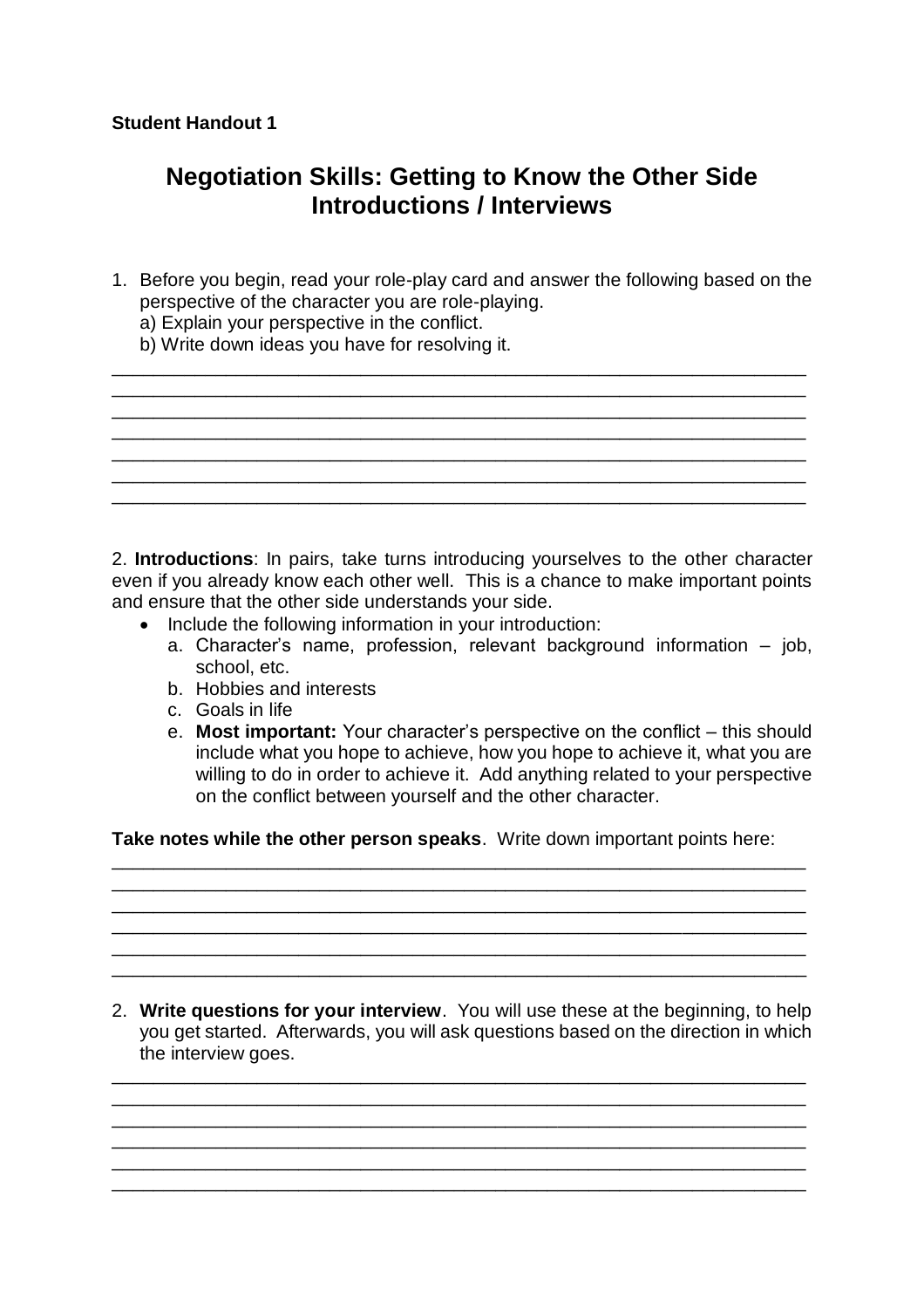### **4. Interviewing one another**

Your interviews should focus on gaining insight into the other side's perspective on **the conflict**. You should ask your opponent lots of questions on his/her perspective. The purpose is to find out as much as possible about the other person's perspective.

- **5. Reflection**: Answer the questions, then share with the class.
	- a. What are the important points you learned about the other side?
	- b. Think back to what you wrote at the beginning about your perspective and ideas for possible solutions. How has that changed? Explain.
	- c. How will learning and trying to understand the other side help you (your character) to negotiate a better resolution in the future?
	- d. Did your perspective change? Explain.
	- e. Why was this change important?
	- f. What will you do differently now that you better understand the other side?

\_\_\_\_\_\_\_\_\_\_\_\_\_\_\_\_\_\_\_\_\_\_\_\_\_\_\_\_\_\_\_\_\_\_\_\_\_\_\_\_\_\_\_\_\_\_\_\_\_\_\_\_\_\_\_\_\_\_\_\_\_\_\_\_\_\_\_ \_\_\_\_\_\_\_\_\_\_\_\_\_\_\_\_\_\_\_\_\_\_\_\_\_\_\_\_\_\_\_\_\_\_\_\_\_\_\_\_\_\_\_\_\_\_\_\_\_\_\_\_\_\_\_\_\_\_\_\_\_\_\_\_\_\_\_ \_\_\_\_\_\_\_\_\_\_\_\_\_\_\_\_\_\_\_\_\_\_\_\_\_\_\_\_\_\_\_\_\_\_\_\_\_\_\_\_\_\_\_\_\_\_\_\_\_\_\_\_\_\_\_\_\_\_\_\_\_\_\_\_\_\_\_

\_\_\_\_\_\_\_\_\_\_\_\_\_\_\_\_\_\_\_\_\_\_\_\_\_\_\_\_\_\_\_\_\_\_\_\_\_\_\_\_\_\_\_\_\_\_\_\_\_\_\_\_\_\_\_\_\_\_\_\_\_\_\_\_\_\_\_ \_\_\_\_\_\_\_\_\_\_\_\_\_\_\_\_\_\_\_\_\_\_\_\_\_\_\_\_\_\_\_\_\_\_\_\_\_\_\_\_\_\_\_\_\_\_\_\_\_\_\_\_\_\_\_\_\_\_\_\_\_\_\_\_\_\_\_ \_\_\_\_\_\_\_\_\_\_\_\_\_\_\_\_\_\_\_\_\_\_\_\_\_\_\_\_\_\_\_\_\_\_\_\_\_\_\_\_\_\_\_\_\_\_\_\_\_\_\_\_\_\_\_\_\_\_\_\_\_\_\_\_\_\_\_ \_\_\_\_\_\_\_\_\_\_\_\_\_\_\_\_\_\_\_\_\_\_\_\_\_\_\_\_\_\_\_\_\_\_\_\_\_\_\_\_\_\_\_\_\_\_\_\_\_\_\_\_\_\_\_\_\_\_\_\_\_\_\_\_\_\_\_ \_\_\_\_\_\_\_\_\_\_\_\_\_\_\_\_\_\_\_\_\_\_\_\_\_\_\_\_\_\_\_\_\_\_\_\_\_\_\_\_\_\_\_\_\_\_\_\_\_\_\_\_\_\_\_\_\_\_\_\_\_\_\_\_\_\_\_ \_\_\_\_\_\_\_\_\_\_\_\_\_\_\_\_\_\_\_\_\_\_\_\_\_\_\_\_\_\_\_\_\_\_\_\_\_\_\_\_\_\_\_\_\_\_\_\_\_\_\_\_\_\_\_\_\_\_\_\_\_\_\_\_\_\_\_ \_\_\_\_\_\_\_\_\_\_\_\_\_\_\_\_\_\_\_\_\_\_\_\_\_\_\_\_\_\_\_\_\_\_\_\_\_\_\_\_\_\_\_\_\_\_\_\_\_\_\_\_\_\_\_\_\_\_\_\_\_\_\_\_\_\_\_ \_\_\_\_\_\_\_\_\_\_\_\_\_\_\_\_\_\_\_\_\_\_\_\_\_\_\_\_\_\_\_\_\_\_\_\_\_\_\_\_\_\_\_\_\_\_\_\_\_\_\_\_\_\_\_\_\_\_\_\_\_\_\_\_\_\_\_ \_\_\_\_\_\_\_\_\_\_\_\_\_\_\_\_\_\_\_\_\_\_\_\_\_\_\_\_\_\_\_\_\_\_\_\_\_\_\_\_\_\_\_\_\_\_\_\_\_\_\_\_\_\_\_\_\_\_\_\_\_\_\_\_\_\_\_ \_\_\_\_\_\_\_\_\_\_\_\_\_\_\_\_\_\_\_\_\_\_\_\_\_\_\_\_\_\_\_\_\_\_\_\_\_\_\_\_\_\_\_\_\_\_\_\_\_\_\_\_\_\_\_\_\_\_\_\_\_\_\_\_\_\_\_

#### **6. Debriefing** – with entire class: **(10 minutes)**

- In terms of your character, how does it help you to get to know the other side better? Explain.
- What were some of the interesting points that you learned that will help you?
- Is this a skill that you had thought about before? Explain.
- How can you apply this lesson to your own life? Explain.